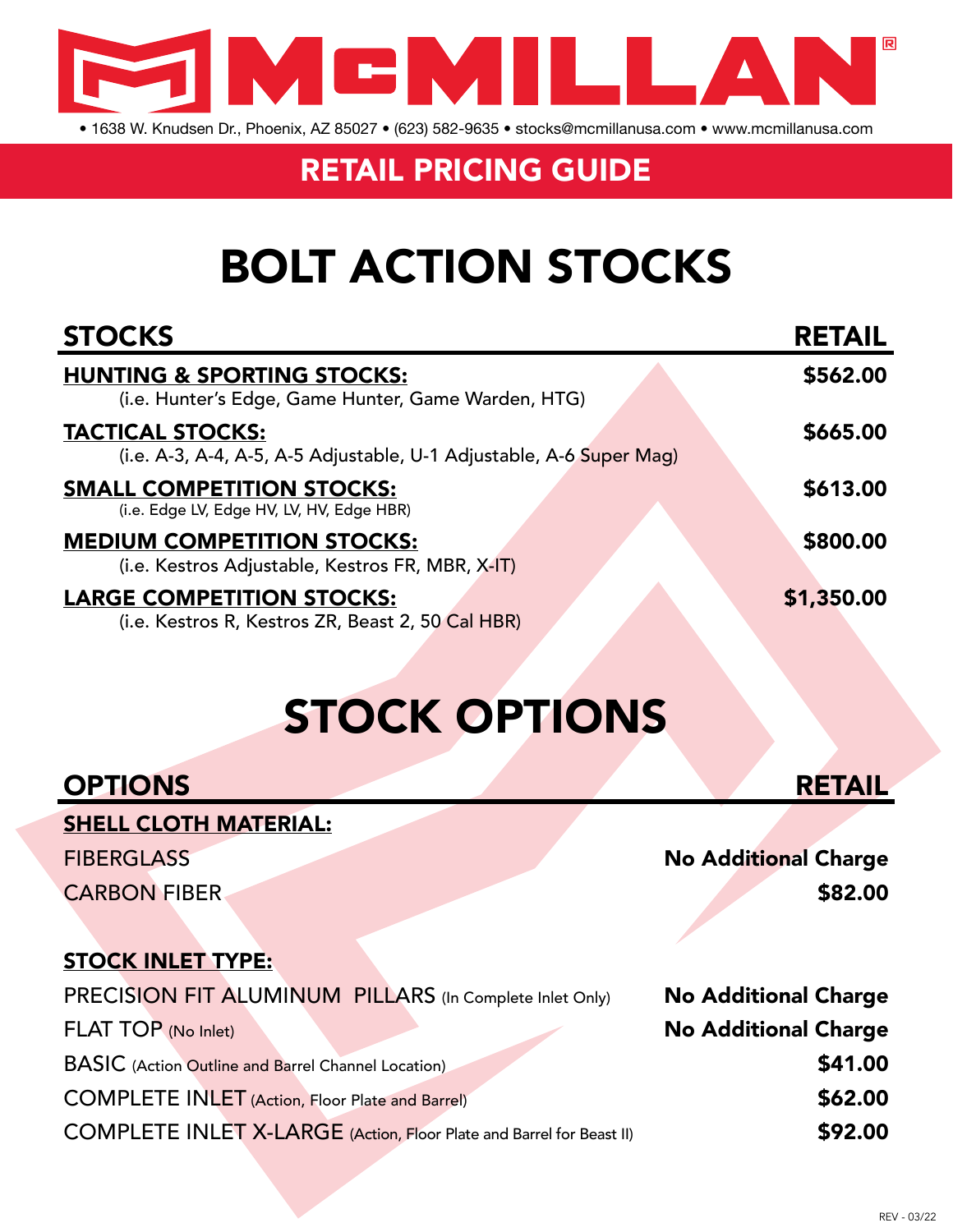# STOCK OPTIONS (CONT.)

| <b>OPTIONS</b>                                         | <b>RETAIL</b>               |
|--------------------------------------------------------|-----------------------------|
| <u>FINISH:</u>                                         |                             |
| PAINTED (Solid, Speckletone, Transition Camo)          | <b>No Additional Charge</b> |
| MOLDED IN (Marble, Ambush, Camo, Carbon Ambush)        | \$125.00                    |
| <b>INSTALLED RECOIL PADS &amp; SYSTEMS:</b>            |                             |
| DECELERATOR 1/2" OR 1" RECOIL PAD                      | \$37.00                     |
| SPACER SYSTEM WITH DECELERATOR RECOIL PAD              | \$72.00                     |
| 2-WAY VERTICAL RECOIL SYSTEM                           | \$72.00                     |
| <b>3-WAY ADJUSTABLE RECOIL SYSTEM</b>                  | \$204.00                    |
| <b>3-WAY LIGHT ADJUSTABLE RECOIL SYSTEM</b>            | \$256.00                    |
| <b>INSTALLED ADJUSTABLE CHEEK SYSTEMS:</b>             |                             |
| <b>CLAMP BAR ADJ CHEEK SYSTEM</b>                      | \$82.00                     |
| ELR SADDLE ADJ CHEEK SYSTEM                            | \$82.00                     |
| <b>GEN 1 SADDLE ADJ CHEEK SYSTEM (USMC Clone Only)</b> | \$107.00                    |
| <b>GEN 3 SADDLE ADJ CHEEK SYSTEM</b>                   | \$92.00                     |
| THUMB WHEEL ADJ CHEEK SYSTEM                           | \$143.00                    |
| <b>INSTALLED STUDS &amp; FLUSH CUPS:</b>               |                             |
| <b>SLING STUD (Blue or Nickel Plated)</b>              | \$9.00                      |
| QUICK DETACH CUPS - 360 DEGREE                         | \$15.00                     |
| QUICK DETACH CUPS - LOCKING                            | \$18.00                     |
| <b>WICHITA FIXED SLING LOOP 1.5"</b>                   | \$99.00                     |